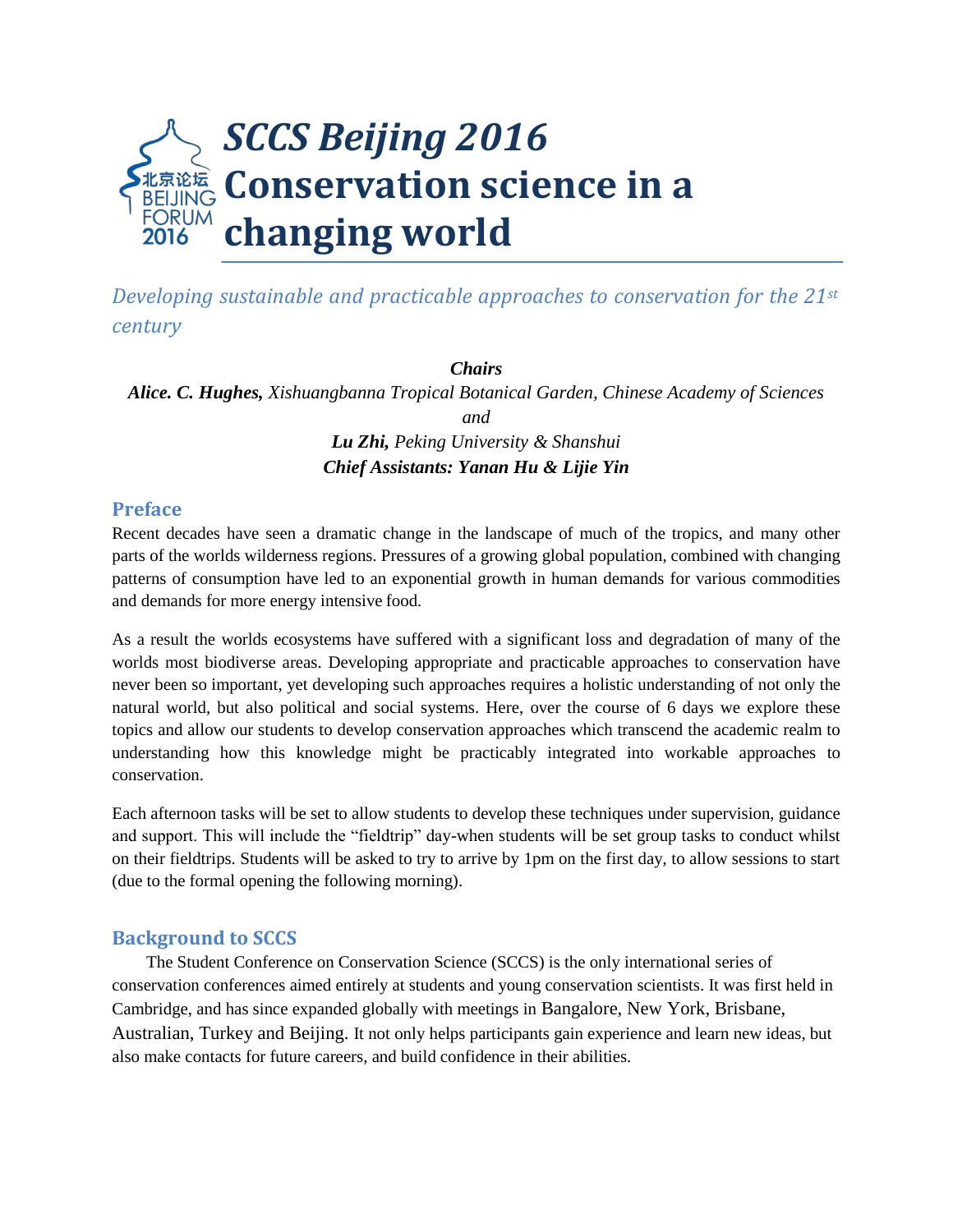SCCS in Beijing is a collaboration between the University of Cambridge, Peking University and Xishuangbanna Tropical Botanical Garden, and aims to cultivate more qualified conservation professionals in response to the growing societal interests in ecological conservation and to offer a platform for young conservationists all over the world.

The Beijing SCCS started in 2013, and has occurred annually since. Each year 50-80 young conservationists from different countries in the world have participated, not only exchanging views in conservation but also enjoying the cultural experiences in Beijing.

### **Agenda**

# **Day 1: A taste of your work (this will be split between the afternoon of arrival day, and the following afternoon to allow opening attendance)**

On the first day selected candidates will present their work in one of three styles: either as an oral, a poster-or on a discussion panel. Most participants will have the option of presenting their work in at least one form and sessions will be grouped thematically with discussion encouraged.

In the evening students will form regional groups to discuss the main threats to biodiversity in their region, what actions are currently being taken to mitigate those threats and the degree of success of those actions

### **Day 2: Species and ecosystems**

On the second day we will have a number of researchers from a variety of institutes giving presentations on the biodiversity and threats to different species and systems (i.e. forest and karst). Methods for monitoring and analyzing data on an array of these species and systems will be discussed, and the importance of standardizing approaches and sampling protocols in gathering comparable data outlined.

In the evening the students will learn now to map out their species and conduct some basic spatial analysis of species occurrences.

### **Day 3: Social dimensions of conservation science**

Conservation can only occur through sensible integration and understanding of the social dimension. Day four will explore the interactions between people and the environment, how we can sensibly gather social data to understand the true anthropogenic pressures and drivers which may be causing ecosystem or species level changes, and how we can work with people to mitigate these changes. In the afternoon students will join the Beijing forum fieldtrips-but will be encouraged to discuss the role of socially and environmentally responsible tourism in maintaining ecosystems, the impacts of development, and the needs to integrate local communities into decision making processes.

In the evening we will have a "town hall debate" where all students will be given a role in the community to help show the true complexity of decision making and the perspectives of different stakeholders.

### **Day 4: Assessing vulnerability**

Day three will look at how vulnerability is assessed from species to ecosystem, and will include the redlisting process at both levels.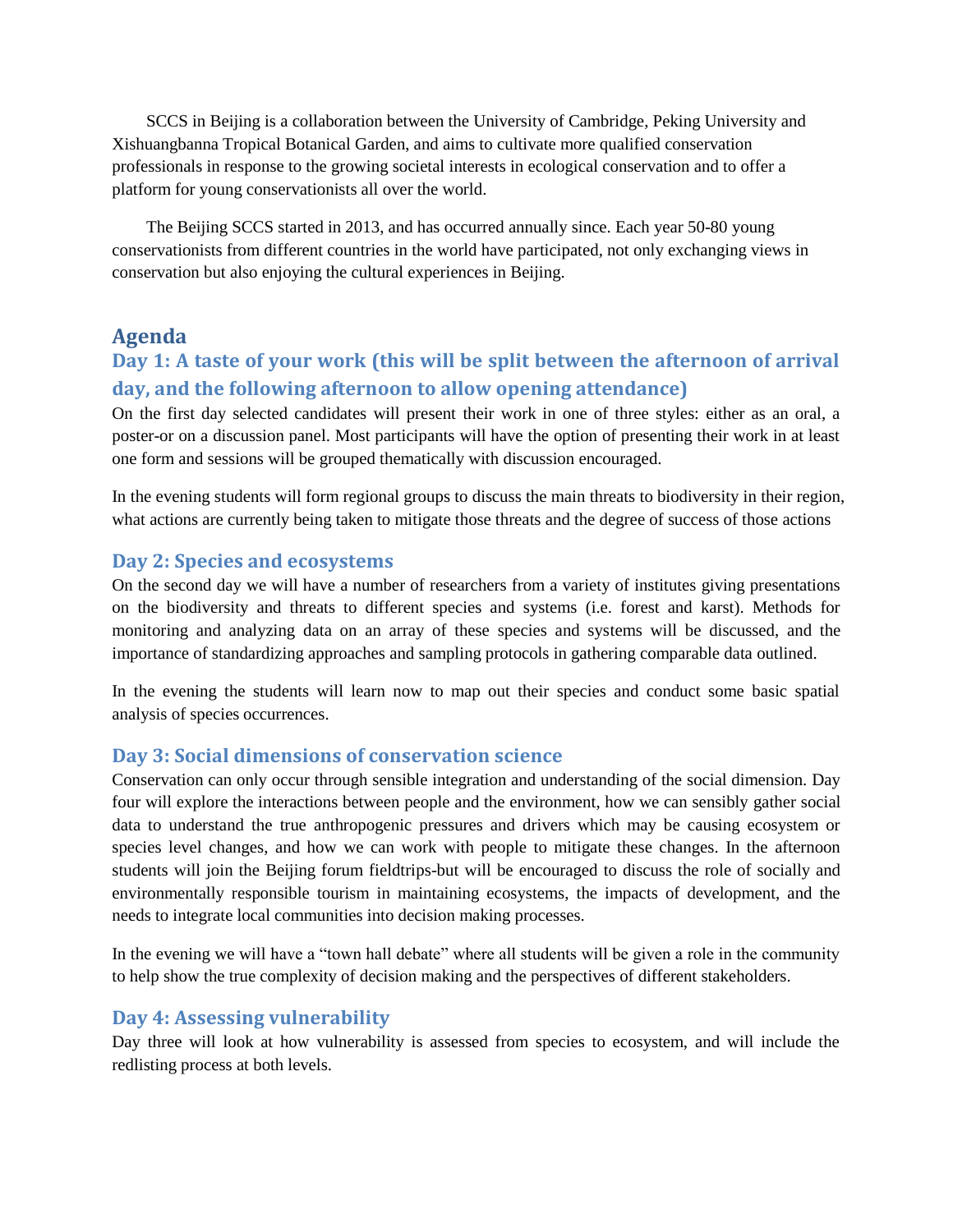After the process has been outlined students will choose to either work on a species or an ecosystem and undertake the redlisting process for their system. Help and support will be available from all trainers to develop an appropriate redlist assessment, and to integrate the students' knowledge of the system or species as appropriate with details from the literature to develop a reasonable outline of the redlisting assessment. Approaches to find and integrate the appropriate data will be demonstrated and facilitated.

In the evening students have the opinion to continue working, or to briefly outline their assessment to other students present.

The student subforum will also take place this evening, with students from local High Schools presenting their own conservation initiatives.

### **Day 5: Practicable conservation**

Day 5 will integrate all we have covered so far, and explore practicable options for implementing conservation. Additionally we will explore the implementation of other types of conservation-including designating and enforcing protected areas, designing corridors and even the relative merits of reintroductions. The day will be a combination of short lectures from all trainers and short practical exercises and discussions, including analyzing conservation successes and failures and trying to understand the underlying drivers.

We will also discuss other approaches (i.e. Marxan) to try to balance the needs of people, and biodiversity and highlight how ecosystem service provision may lend support to conserving biodiversity.

### **Day 6: Conservation Policy**

On the final day of the workshop we will initially focus on the integration of conservation science with policy. This will involve discussing the various levels at which this may occur (regional, local, provincial, National-or even International), how to initiate dialogues, what information to include and the language appropriate to these discussions. Students will be guided on the importance of practicable, enforceable and moniterable policies, and how they might be implemented

Students will also be helped to draft a policy brief around the system they studied on the second day of the workshop.

In the evening all trainers and attendees will have a party which will include sharing food from all attendees countries, and a gift exchange.

### **Intended participants**

Early career researchers, workers in NGOS and relevant research institutes. Some scholarships will be available for travel from other parts of the region and accommodation and food will be covered within Beijing. International students, especially students from other parts of Southeast Asia will be encouraged to apply, and information made available through relevant societies (i.e. the Association of Tropical Biology and Conservation, and the Society for Conservation Biology). Extra funds will be sought to provide more scholarships for students to attend, the SCB has already pledged around \$1000 to provide scholarships for travel for participants.